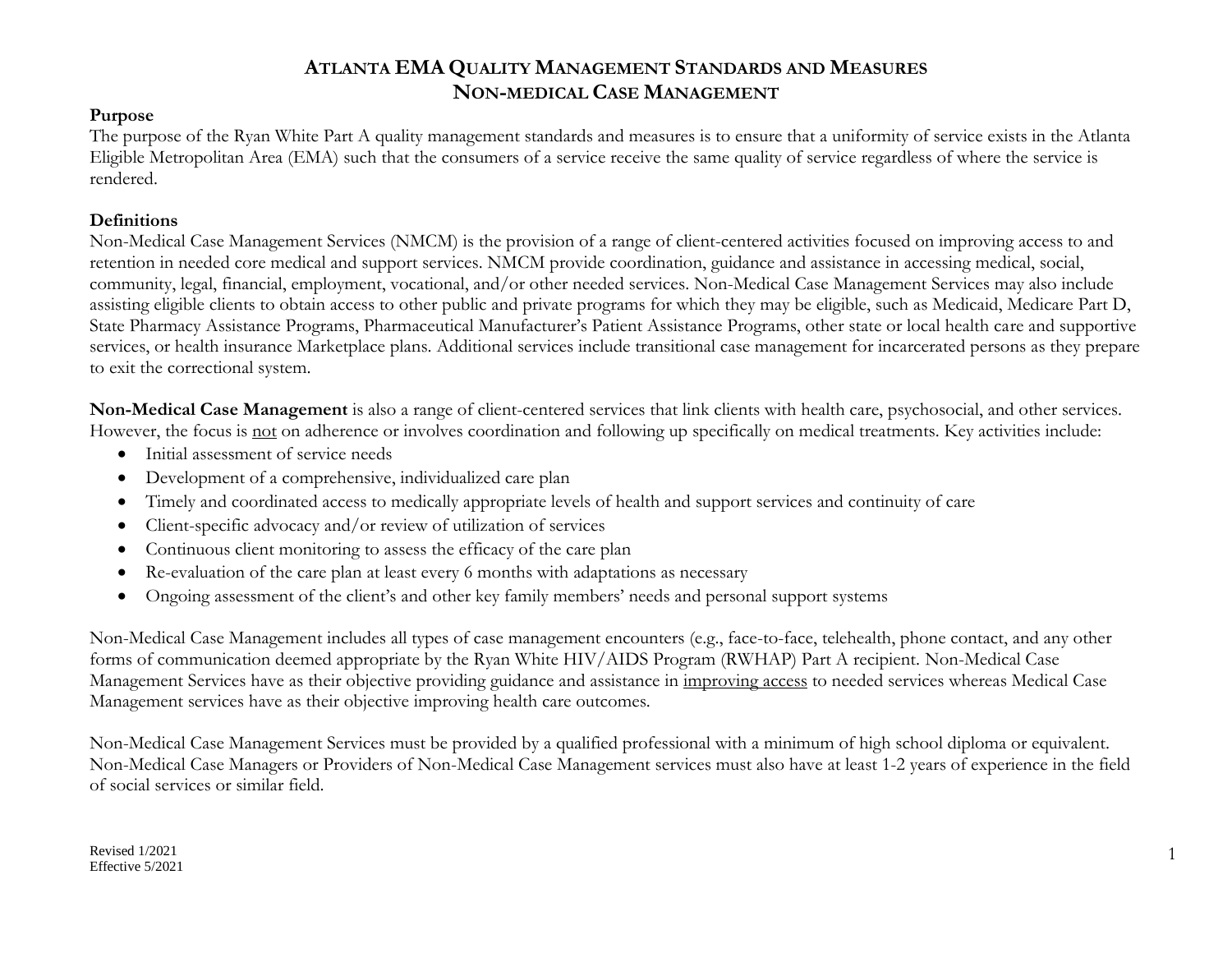### **Standards Development Process**

The standards were developed through extensive background research on quality management standards, a review of existing standards from other Ryan White Part A EMAs, and meetings with the Ryan White HIV/AIDS Program (RWHAP) Part A Recipient.

### **Application of Standards**

These standards apply to any agency receiving Part A funds to provide Non-Medical Case Management services. If an agency is unable to meet a particular standard, the agency must document why the standard was unable to be met and explain in quarterly reports the steps it is taking to meet that standard.

### **Mental Health, Substance Abuse, Case Management, and Legal Standardized Screening Questions**

The screening process includes utilization of the Atlanta EMA Screening Tool, standardized Case Management, Mental Health, Substance Abuse, and Legal questions, which all agencies must use if receiving Part A funds to provide Outpatient Ambulatory Health Services, Substance Abuse, Mental Health, Case Management (medical or non-medical) or Referral for Health Care and Support services. The purpose of the tool is to provide a uniform way to identify persons living with HIV (PLWH) who need an assessment conducted. Given this standardized approach, clients will receive the same follow-up for assessment, treatment and/or referrals based on their responses, regardless of the agency. Please note that agencies may decide to add more questions to their screening tool; however, the questions listed in these standards must be asked first before an agency's additional questions.

#### **Grievance Process**

If a grievance is filed after the screening process and it is unable to be resolved by the agency grievance person, the client shall receive an assessment, not a second screening. If a grievance is filed after the assessment process and it is unable to be resolved by the agency grievance person, the client shall receive a second assessment completed by a different Non-Medical Case Manager or Provider of Non-Medical Case Management.

#### **Acknowledgements**

Fulton County would like to thank all of the EMAs that shared their standards those who gave generously of their time to provide valuable input to the development of these quality management standards and measures.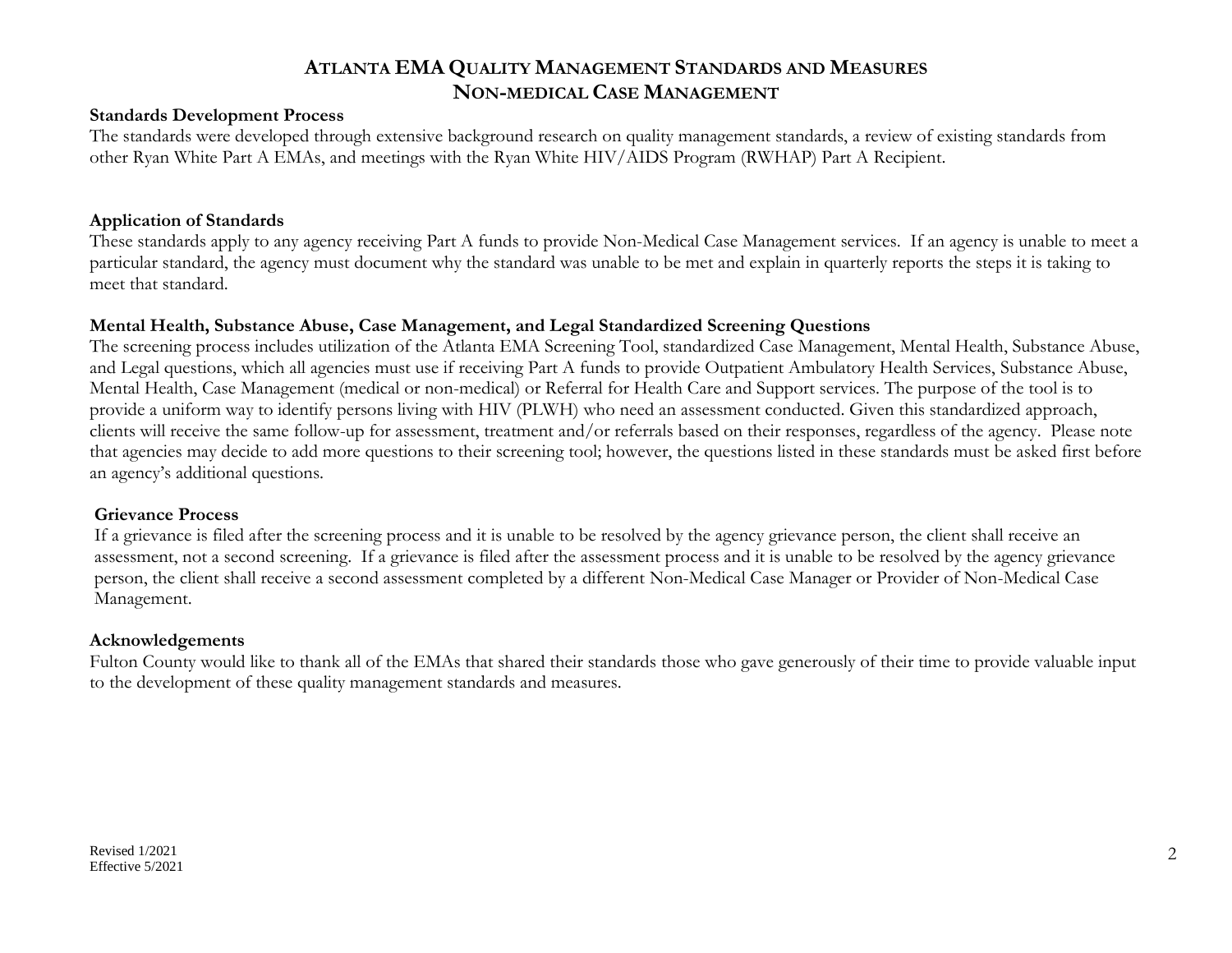| <b>Policies and Procedures</b>                                                              |                                                             |
|---------------------------------------------------------------------------------------------|-------------------------------------------------------------|
| Standard                                                                                    | Measure                                                     |
| A. Agency must have policies and procedures in place that address confidentiality           | Policy and procedure manual<br>$\bullet$                    |
| (HIPAA), grievance procedures and supervision requirements per federal and state law        | Grievance procedure posted in visible location<br>$\bullet$ |
| and local regulations.                                                                      |                                                             |
| B. Agency has eligibility requirements for services in written form. This is inclusive of:  | Policy on file<br>$\bullet$                                 |
| Clients rights and responsibilities                                                         |                                                             |
| Release of information/confidentiality                                                      |                                                             |
| Eligibility for services<br>$\checkmark$                                                    |                                                             |
| C. Agency is licensed and/or accredited by the appropriate city/county/state/federal        | Current licensure on file from appropriate<br>$\bullet$     |
| agency.                                                                                     | city/county/state/federal agency                            |
| D. Agency has written policies and procedures in place that protect the physical safety and | Policy on file<br>$\bullet$                                 |
| well-being of staff and clients. This is inclusive of:                                      | Site Visit/Program Monitoring<br>$\bullet$                  |
| Physical agency safety management and public health emergencies                             |                                                             |
| Meets fire safety requirements                                                              |                                                             |
| Complies with Americans with Disabilities Act (ADA)                                         |                                                             |
| Is clean, comfortable and free from hazards                                                 |                                                             |
| Complies with Occupational Safety and Health Administration (OSHA)                          |                                                             |
| infection control practices                                                                 |                                                             |
| Follows recommendations of Centers for Disease Control and                                  |                                                             |
| Prevention (CDC) guidelines during pandemics and outbreaks                                  |                                                             |
| Maintains and updates an emergency preparedness plan                                        |                                                             |
| Crisis management and psychiatric emergencies                                               |                                                             |
| How to assess emergent/urgent vs. routine need                                              |                                                             |
| Verbal intervention                                                                         |                                                             |
| Non-violent physical intervention                                                           |                                                             |
| Emergency medical contact information                                                       |                                                             |
| Incident reporting<br>Voluntary and involuntary inpatient admission                         |                                                             |
| Refusal and/or termination of services<br>$\checkmark$                                      |                                                             |
| Personnel                                                                                   |                                                             |
| Roles and responsibilities of staff, including supervision                                  |                                                             |
| responsibilities and caseload or staff/client ratio                                         |                                                             |
|                                                                                             |                                                             |
| Client/Parent/Guardian Rights and Responsibilities                                          |                                                             |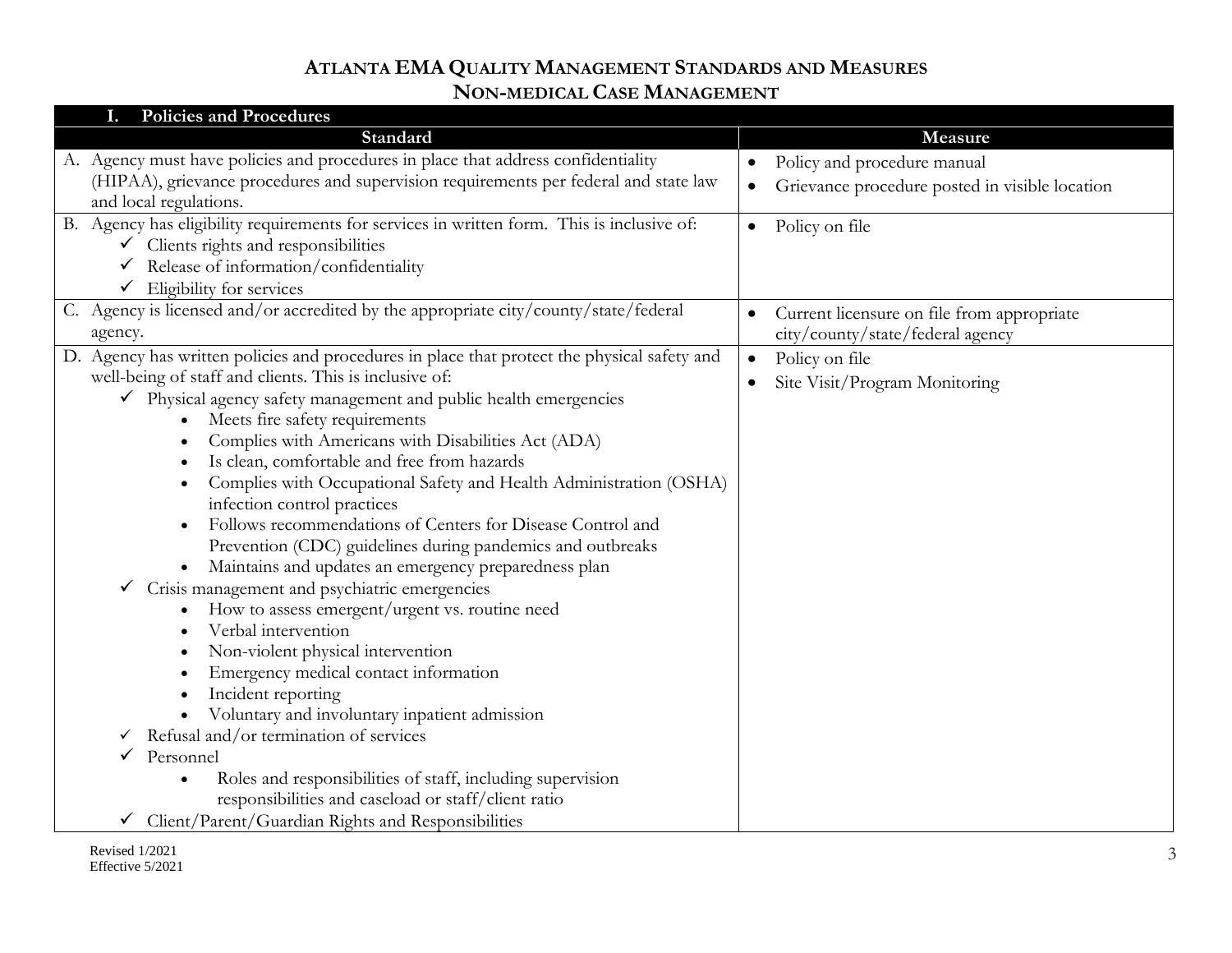| Health Record Storage and Maintenance                                                        |                                                           |
|----------------------------------------------------------------------------------------------|-----------------------------------------------------------|
| • Complies with DHHS, Office of Civil Rights HIPAA requirements                              |                                                           |
| $\checkmark$ Business Association Agreements on file                                         |                                                           |
| E. Agency has private, confidential office space for seeing clients (e.g. no half-walls or   | Site Visit/Program Monitoring<br>$\bullet$                |
| cubicles, all rooms must have doors).                                                        |                                                           |
| F. Agency will have all inactivated client records in a confidential locked location for a   | Site Visit/Program Monitoring<br>$\bullet$                |
| period as stipulated by law.                                                                 |                                                           |
| G. Agency is contractually required to maintain documentation of the following which shall   | Site Visit/Program Monitoring<br>$\bullet$                |
| be made available to the Recipient and HRSA upon request and during Ryan White Part          |                                                           |
| A site visits:                                                                               |                                                           |
| • Where transitional case management for incarcerated persons is provided,                   |                                                           |
| assurance that such services are provided either as part of discharge planning or            |                                                           |
| for individuals who are in the correctional system for a brief period                        |                                                           |
| • Clear statement of required and optional case management services and activities,          |                                                           |
| including benefits/entitlement counseling                                                    |                                                           |
| • Full range of allowable types of encounters and communications                             |                                                           |
| • Client records document at least the following:                                            |                                                           |
| o Date of each encounter                                                                     |                                                           |
| o Type of encounter (e.g., face-to-face, telephone contact, etc.)                            |                                                           |
| o Duration of encounter                                                                      |                                                           |
| o Key activities                                                                             |                                                           |
| o Individualized Care Plan                                                                   |                                                           |
| <b>Program Staff</b><br>П.                                                                   |                                                           |
| Standard                                                                                     | Measure                                                   |
| A. Non-Medical Case Managers or Providers of Non-Medical Case Management are                 | Personnel records<br>$\bullet$                            |
| trained and knowledgeable about HIV/AIDS and current resources.                              |                                                           |
| B. Non-Medical Case Managers or Providers of Non-Medical Case Management have                | Resumes in personnel records<br>$\bullet$                 |
| appropriate skills, relevant experience and licensure to provide Non-Medical Case            | Personnel and training records<br>$\bullet$               |
| Management services to people living with HIV. All Non-Medical Case Managers are             | Documentation in chart with Non-Medical Case<br>$\bullet$ |
| properly trained and meet the staff qualifications for Non-Medical Case Managers or          | Manager's signature stating they have read,               |
| Providers of Non-Medical Case Management as defined in the introduction to this<br>document. | understood and will abide by the code of ethics           |
| Agency staff administering screening questions must have completed training for using<br>C.  |                                                           |
| the Atlanta EMA screening tool.                                                              | Training records<br>$\bullet$                             |
| Revised 1/2021                                                                               |                                                           |
| Effective 5/2021                                                                             |                                                           |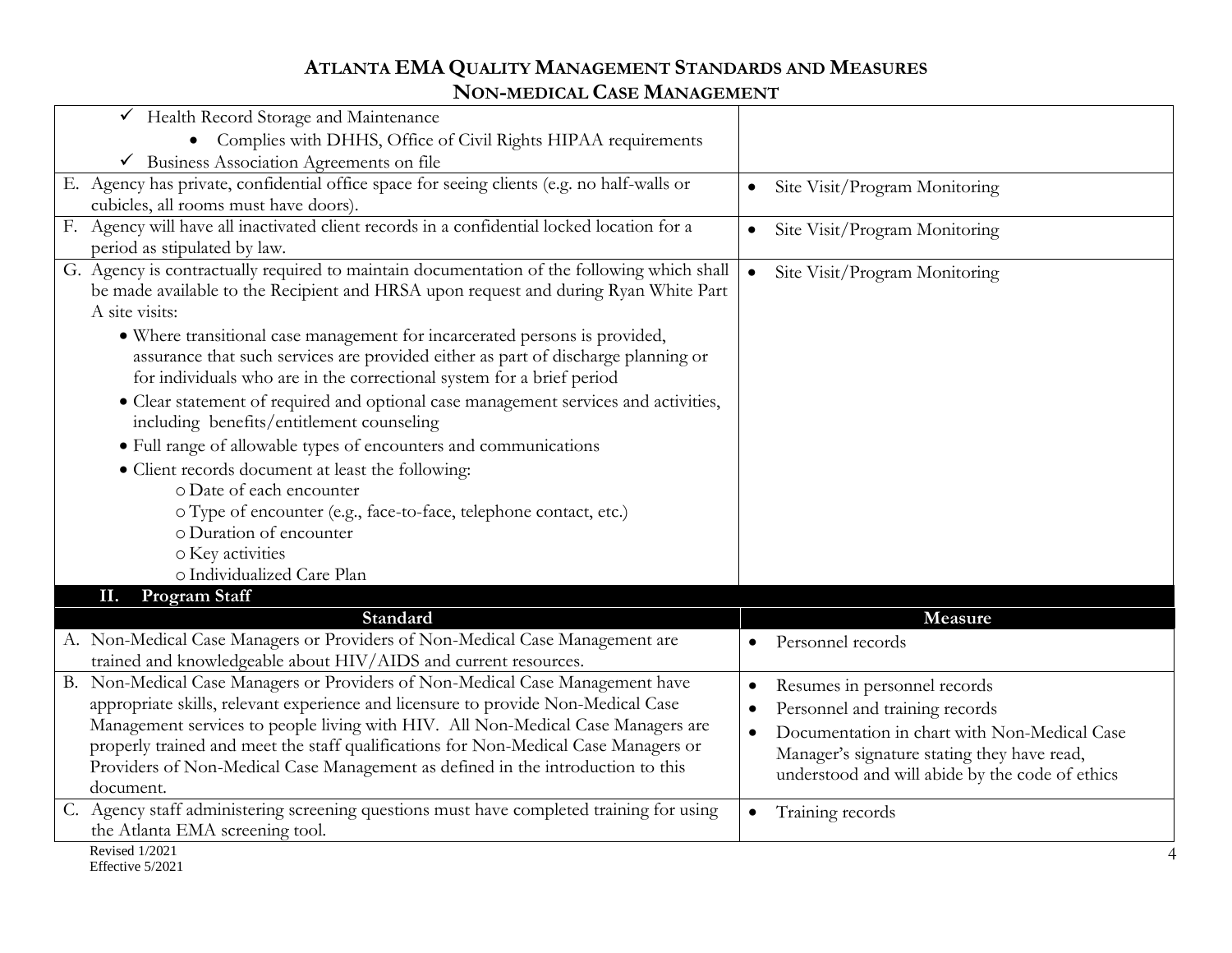| D. Non-Medical Case Managers or Providers of Non-Medical Case Management shall<br>receive a minimum of 1 hour of monthly supervision.                                                                                                                                                                                                                                                                                                                                                                                                                                                              | Personnel records<br>$\bullet$                                           |
|----------------------------------------------------------------------------------------------------------------------------------------------------------------------------------------------------------------------------------------------------------------------------------------------------------------------------------------------------------------------------------------------------------------------------------------------------------------------------------------------------------------------------------------------------------------------------------------------------|--------------------------------------------------------------------------|
| E. Non-Medical Case Managers or Providers of Non-Medical Case Management will<br>participate in at least 6 hours of education/training annually.                                                                                                                                                                                                                                                                                                                                                                                                                                                   | Training/education documentation in personnel files                      |
| F. Providers of Non-Medical Case Management, such as Community Health Workers and<br>Peer Navigators, may be peer staff. Ryan White Part A Program strongly encourages<br>integrating peers as paid staff (part-time or full-time) in the service delivery of Non-<br>Medical Case Management Services. Peers are defined as individuals living with HIV<br>possessing knowledge, experiences and cultural competencies that enable them to relate<br>to the target population(s) of others living with HIV.                                                                                       | Site Visit/Program Monitoring<br>$\bullet$                               |
| G. Community Health Workers primarily work in the community actively interviewing and<br>counseling clients to link and reengage clients into care and reduce barriers to care. Core<br>activities should be:<br>Ulentifies, contacts, and recruits out of care clients for engagement into care<br>✓ Conducts field/home visits to educate and assess clients' progress<br>◆ Assess risk factors, refers clients to clinic for follow-up and provides appropriate<br>services to clients                                                                                                          | Client record<br>Site Visit/Program Monitoring<br>$\bullet$              |
| H. Peer Navigators primarily work in a healthcare setting actively linking clients to medical<br>care by assisting in obtaining documents needed for services. Navigators aid in client<br>retention by routinely assessing client's wellbeing and needs via phone, in person, or<br>virtually. Core activities should be:<br>Assess client readiness for care<br>Facilitate linkages and referrals to HIV medical care providers<br>$\checkmark$ Provide coaching/mentoring to clients<br>Coordinate service needs of clients presenting to the clinic<br>Provide education about living with HIV | Client record<br>$\bullet$<br>Site Visit/Program Monitoring<br>$\bullet$ |
| In some instances, peer staff may act as patient care coordinator by accompanying<br>clients to services and medical visits to demonstrate how to navigate the health system<br>and ensure clients attend first medical visit.                                                                                                                                                                                                                                                                                                                                                                     | Client record<br>$\bullet$<br>Site visit/Program Monitoring              |
| <b>III.</b> Access to Services                                                                                                                                                                                                                                                                                                                                                                                                                                                                                                                                                                     |                                                                          |
| Standard                                                                                                                                                                                                                                                                                                                                                                                                                                                                                                                                                                                           | Measure                                                                  |
| A. Agency is accessible to desired target populations. Accessibility includes:<br>$\checkmark$ Proximity to community impacted by HIV                                                                                                                                                                                                                                                                                                                                                                                                                                                              | Site Visit/Program Monitoring                                            |
| Revised 1/2021                                                                                                                                                                                                                                                                                                                                                                                                                                                                                                                                                                                     |                                                                          |

Effective 5/2021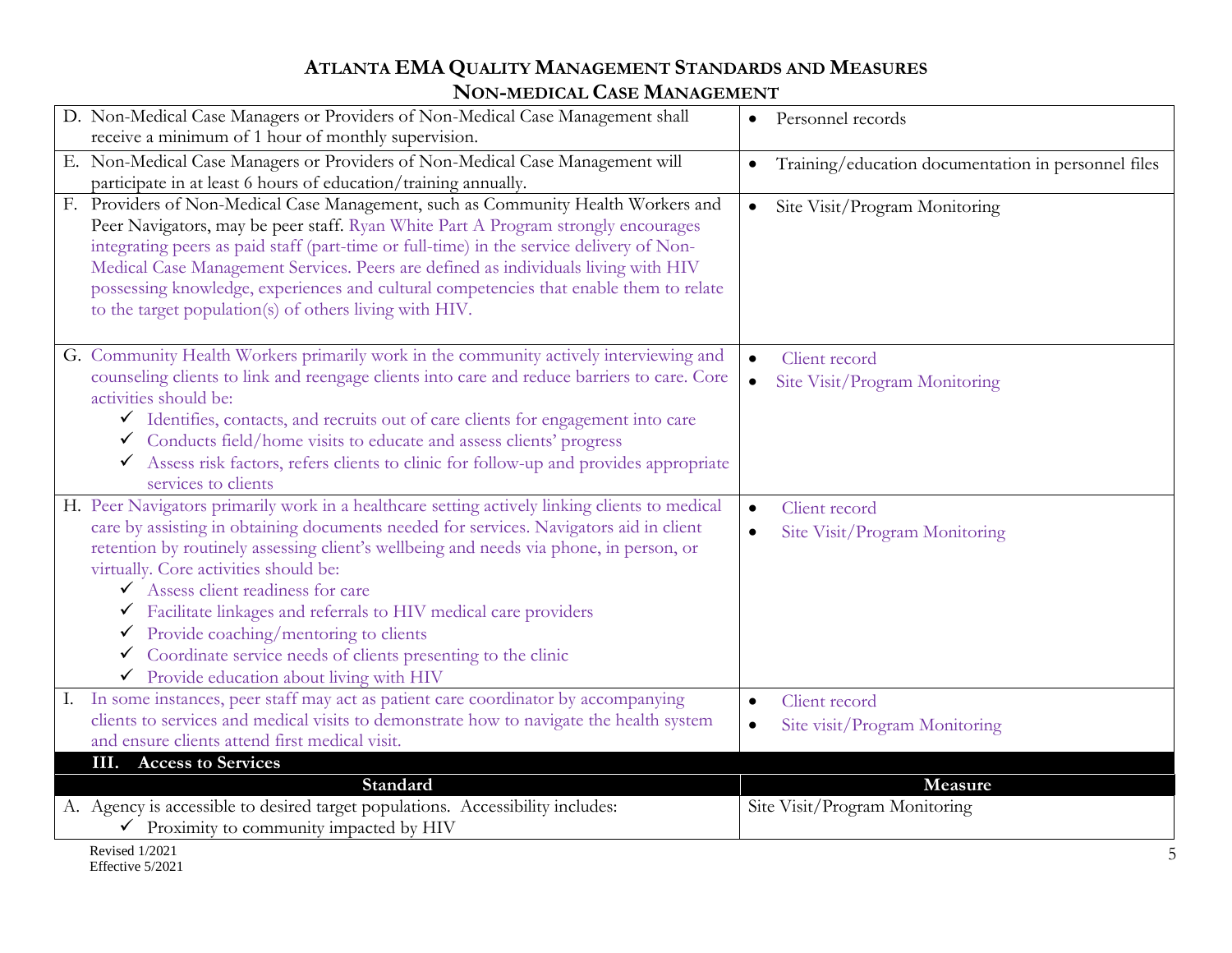| Proximity to mass transit                                                                                           |                                                   |
|---------------------------------------------------------------------------------------------------------------------|---------------------------------------------------|
| Proximity to low-income individuals                                                                                 |                                                   |
| Proximity to underinsured/uninsured individuals                                                                     |                                                   |
| B. Agency demonstrates the ability to provide culturally and linguistically appropriate Non-                        | Personnel and training records<br>$\bullet$       |
| Medical Case Management services according to the Atlanta EMA standards for desired                                 | Site Visit/Program Monitoring<br>$\bullet$        |
| target population.                                                                                                  | Client satisfaction survey<br>$\bullet$           |
| C. Agency demonstrates input from clients in service design and delivery.                                           | Client satisfaction survey                        |
|                                                                                                                     | Existence of Consumer Advisory Board              |
| D. Agency is compliant with ADA requirements for non-discriminatory policies and                                    | Policy on file<br>$\bullet$                       |
| practices and for the provision of reasonable accommodations to address                                             |                                                   |
| communication (e.g. sign language interpreter).                                                                     |                                                   |
| E. Agency is accessible using HIPAA-compliant applications to provide telehealth services                           | Policy on file<br>$\bullet$                       |
| with healthcare-specific features and security.                                                                     | Personnel and training records                    |
|                                                                                                                     | Program Review                                    |
| F. Program staff will assist clients in accessing services by accompanying clients to obtain                        | Program Review<br>$\bullet$                       |
| eligibility documents                                                                                               |                                                   |
|                                                                                                                     |                                                   |
| IV. Eligibility Determination/Screening                                                                             |                                                   |
| Standard                                                                                                            | Measure                                           |
| A. Upon initial contact with client, agency will determine if client meets criteria for                             | Client record                                     |
| emergency needs, as detailed in their policy and procedures.                                                        |                                                   |
| B. Provider determines client eligibility for services. Client eligibility will be reassessed                       | Client record<br>$\bullet$                        |
| every 6 months. The process to determine client eligibility must be completed in a time                             | Policy on file<br>$\bullet$                       |
| frame so that screening is not delayed. Eligibility assessment must include at a                                    | Agency client data report consistent with funding |
| minimum:                                                                                                            | requirements                                      |
| $\checkmark$ Proof of HIV status                                                                                    |                                                   |
| Proof of income not greater than 400% Federal Poverty Level                                                         |                                                   |
| Proof of residency                                                                                                  |                                                   |
| Proof of active participation in primary care or documentation of the client's plan<br>✓                            |                                                   |
| to access primary care                                                                                              |                                                   |
| At least 1 visit with a primary care provider every 6 months<br>$\bullet$                                           |                                                   |
| For affected children $\leq 4$ , at least 1 primary care visit within 12 months.                                    |                                                   |
| C. Clients are informed of the client confidentiality policy and grievance policy at first face<br>to face contact. | Client record<br>$\bullet$                        |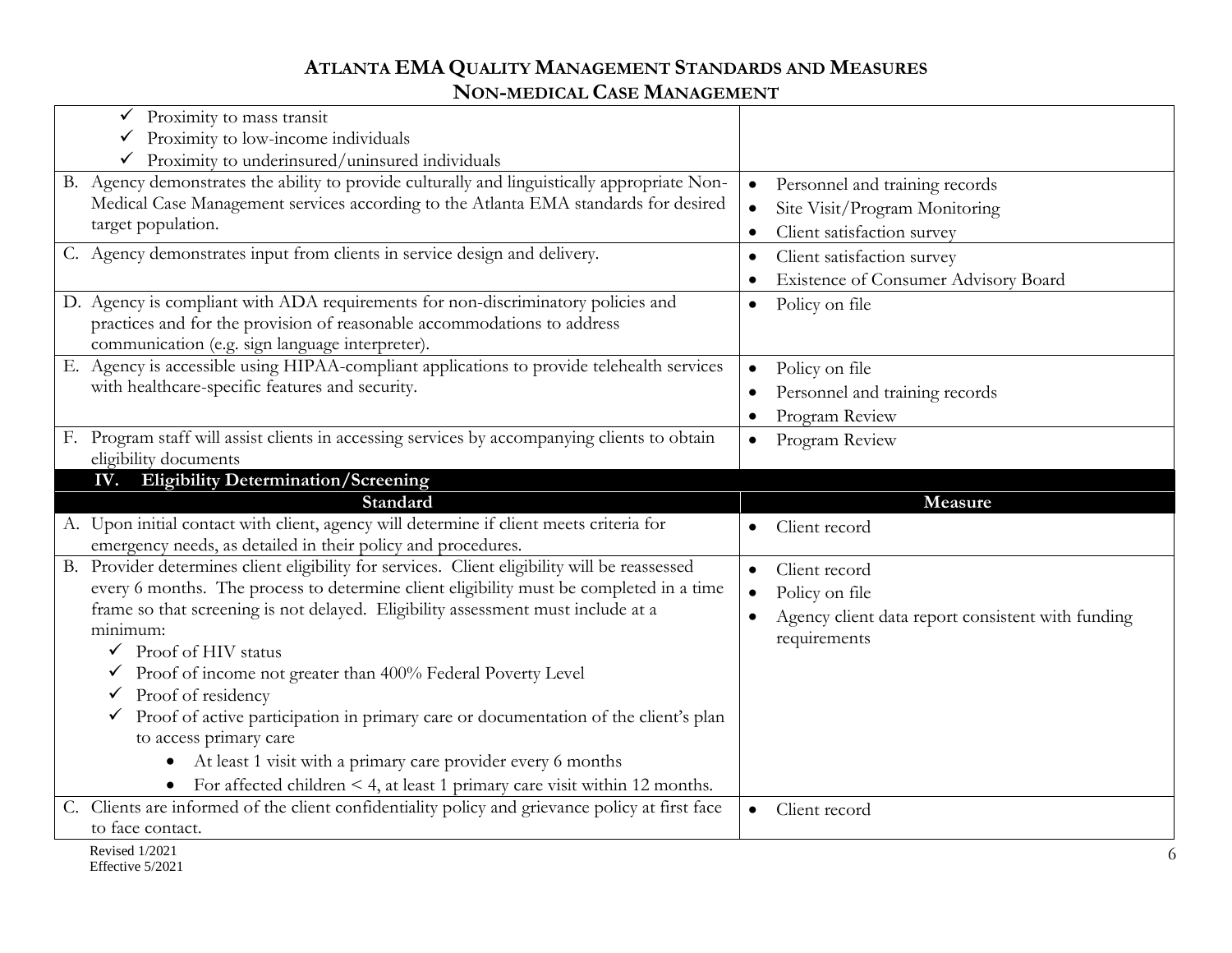|                                                                                                                                                                                                                                                                                                                                                                                                                                                                                                                                                                                                           |                                                           |                        | Client satisfaction survey                                                                                                                                                                                                                                                                                                                                                                    |
|-----------------------------------------------------------------------------------------------------------------------------------------------------------------------------------------------------------------------------------------------------------------------------------------------------------------------------------------------------------------------------------------------------------------------------------------------------------------------------------------------------------------------------------------------------------------------------------------------------------|-----------------------------------------------------------|------------------------|-----------------------------------------------------------------------------------------------------------------------------------------------------------------------------------------------------------------------------------------------------------------------------------------------------------------------------------------------------------------------------------------------|
| D. New and re-enrolling clients will be screened for case management, mental health,<br>substance abuse and legal needs using the standardized Atlanta EMA screening tool per<br>screening protocol during a face to face contact from an appropriate staff immediately<br>following eligibility determination. All clients will be rescreened annually to address any<br>new client needs.<br>E. Clients are eligible to be assigned to a Peer Navigator if they meet any of the following<br>criteria:<br>V Newly Diagnosed<br>Clients who are out of care<br>Needs of clients based on Assessment<br>✓ |                                                           | $\bullet$<br>$\bullet$ | Client record with Atlanta EMA Screening tool<br>Client data entered consistent with funding<br>requirements (CAREWare)<br>Client record - if client disagrees with the screening<br>disposition, the client record must include signature<br>of client noting this and the scheduled appointment<br>time with the identified agency grievance staff person<br>Client record<br>Referral form |
| Priority populations such as BMSM 19-34, Transgender clients.<br>Assessment and Care Plan<br>V.                                                                                                                                                                                                                                                                                                                                                                                                                                                                                                           |                                                           |                        |                                                                                                                                                                                                                                                                                                                                                                                               |
| Standard                                                                                                                                                                                                                                                                                                                                                                                                                                                                                                                                                                                                  |                                                           |                        | Measure                                                                                                                                                                                                                                                                                                                                                                                       |
| A. Initial assessment of service needs will be completed within 10 business days of<br>enrollment.                                                                                                                                                                                                                                                                                                                                                                                                                                                                                                        |                                                           |                        | Client Record                                                                                                                                                                                                                                                                                                                                                                                 |
| B. Each client receiving non-medical case management services must have a<br>comprehensive individualized care plan (ICP) developed to address service needs within<br>15 business days of assessment. Non-medical case management staff work as a team to<br>ensure client is able to meet goals outlined in ICP.                                                                                                                                                                                                                                                                                        |                                                           | $\bullet$              | Client record                                                                                                                                                                                                                                                                                                                                                                                 |
| C. An appropriate ICP must include behavioral goals, action steps and a timeline for each<br>of the following areas as applicable:<br>$\checkmark$ Income<br>Medical                                                                                                                                                                                                                                                                                                                                                                                                                                      | $\checkmark$ Food/nutrition<br>$\checkmark$ Mental health | $\bullet$<br>$\bullet$ | Client record with a signed and dated ICP<br>Documentation from client that he/she received a<br>copy of their ICP                                                                                                                                                                                                                                                                            |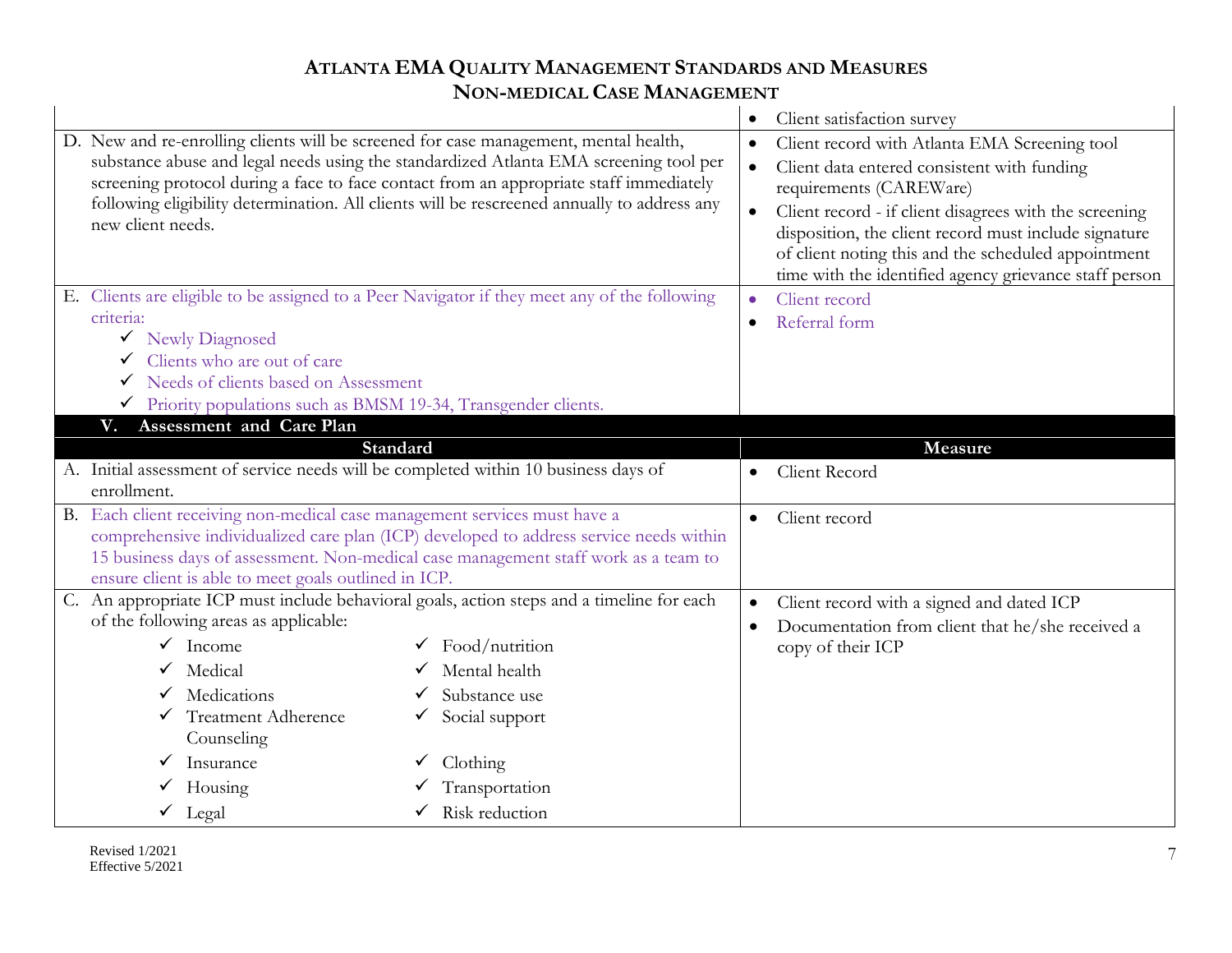| D. A client's initial individualized care plan should occur in face-to-face interview. Re-<br>evaluation of the care plan should occur at least every 6 months with adaptations as<br>necessary.                                                                                                                                                                                                                                                                                                                                                                                                                                                    | Client record                                                                                                                                                    |
|-----------------------------------------------------------------------------------------------------------------------------------------------------------------------------------------------------------------------------------------------------------------------------------------------------------------------------------------------------------------------------------------------------------------------------------------------------------------------------------------------------------------------------------------------------------------------------------------------------------------------------------------------------|------------------------------------------------------------------------------------------------------------------------------------------------------------------|
| Case managed clients will have direct contact with their Non-Medical Case Managers<br>Е.<br>every month. Direct contact is bi-directional. It is defined as phone interaction<br>(messages left do not qualify), face-to-face contact, secure videoconferencing or secure<br>email correspondence (messages sent to and received from client). Clients receiving<br>telehealth services with the non-medical case manager should have a face-to-face visit at<br>least once a year.                                                                                                                                                                 | Client record<br>Agency client data report consistent with funding<br>requirements<br>Client satisfaction survey                                                 |
| F. A client may be terminated from receiving Non-Medical Case Management services for<br>any of the following reasons:<br>Death<br>Client request<br>Client no longer residing within the Atlanta EMA<br>Client no longer an active participant in Outpatient Ambulatory Health Services<br>Client earns over 400% of the Federal Poverty Level<br>✓<br>Client's actions put the agency, staff, or other clients at risk<br>Client no longer requires Non-Medical Case Management interventions<br>Client fails to contact the agency for a period of 6 months despite at least 3<br>documented attempts to contact the client by the Case Manager. | Policy on file<br>$\bullet$<br>Client record<br>Agency client data report consistent with funding<br>requirements                                                |
| <b>Clients' Rights and Responsibilities</b><br>VI.<br>Standard                                                                                                                                                                                                                                                                                                                                                                                                                                                                                                                                                                                      | Measure                                                                                                                                                          |
| A. Client confidentiality policy exists for all service settings.                                                                                                                                                                                                                                                                                                                                                                                                                                                                                                                                                                                   | Policy on file<br>$\bullet$                                                                                                                                      |
| B. Grievance policy exists.                                                                                                                                                                                                                                                                                                                                                                                                                                                                                                                                                                                                                         | Policy on file<br>$\bullet$                                                                                                                                      |
| C. A current (in the last year) release of information form exists for each specific request<br>for information and each request is signed by the client.                                                                                                                                                                                                                                                                                                                                                                                                                                                                                           | Client record<br>$\bullet$                                                                                                                                       |
| D. The agency has a formal policy as governed by Georgia law for clients who may be                                                                                                                                                                                                                                                                                                                                                                                                                                                                                                                                                                 | Policy on file<br>$\bullet$                                                                                                                                      |
| incapable of making their own treatment or care decisions.                                                                                                                                                                                                                                                                                                                                                                                                                                                                                                                                                                                          | Legal/medical consultation policy<br>$\bullet$                                                                                                                   |
| E. Client will be informed of the client confidentiality policy, grievance policy, their rights<br>and responsibilities and their eligibility for services annually.                                                                                                                                                                                                                                                                                                                                                                                                                                                                                | Client record initialed by client<br>$\bullet$<br>Documentation in client chart initialed or signed by<br>$\bullet$<br>client (may include electronic signature) |